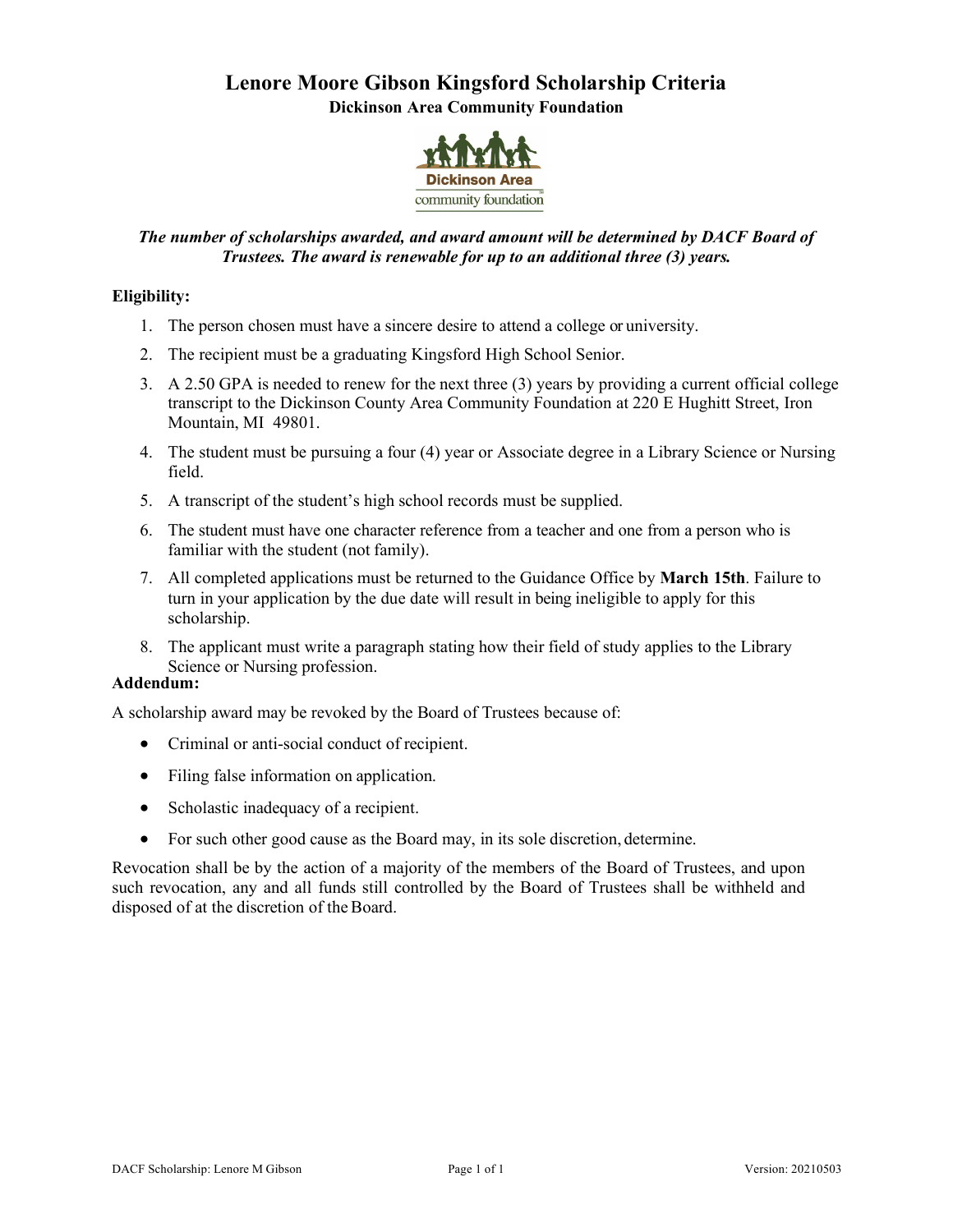

# *LM Gibson Scholarship*

**Dickinson Area Community Foundation Completed applications must be submitted by March 15th**

| <b>Date</b>                                                                                                                                          |                                                                                                      |  |
|------------------------------------------------------------------------------------------------------------------------------------------------------|------------------------------------------------------------------------------------------------------|--|
| <b>Full Name</b>                                                                                                                                     |                                                                                                      |  |
| <b>Street Address</b>                                                                                                                                |                                                                                                      |  |
| <b>City ST ZIP Code</b>                                                                                                                              |                                                                                                      |  |
| <b>Home Phone</b>                                                                                                                                    |                                                                                                      |  |
| <b>E-Mail (Required)</b>                                                                                                                             |                                                                                                      |  |
| <b>High School Attended</b>                                                                                                                          |                                                                                                      |  |
| <b>GPA</b>                                                                                                                                           |                                                                                                      |  |
| <b>Class Rank:</b>                                                                                                                                   | <b>Number in Class:</b>                                                                              |  |
| In what extra-curricular & community service activities did you participate in? (includes<br>activities outside of school)                           |                                                                                                      |  |
|                                                                                                                                                      |                                                                                                      |  |
|                                                                                                                                                      |                                                                                                      |  |
|                                                                                                                                                      |                                                                                                      |  |
|                                                                                                                                                      |                                                                                                      |  |
|                                                                                                                                                      |                                                                                                      |  |
| Name of college or university you plan to attend:                                                                                                    |                                                                                                      |  |
| Have you applied for admission?                                                                                                                      |                                                                                                      |  |
| Have you been accepted?                                                                                                                              |                                                                                                      |  |
| Intended field of study:                                                                                                                             |                                                                                                      |  |
| Have you applied for other scholarships?                                                                                                             |                                                                                                      |  |
| Have you been granted a scholarship? If so, name of scholarship & amount:                                                                            |                                                                                                      |  |
|                                                                                                                                                      |                                                                                                      |  |
|                                                                                                                                                      |                                                                                                      |  |
|                                                                                                                                                      |                                                                                                      |  |
|                                                                                                                                                      |                                                                                                      |  |
| Please include the following with the application:                                                                                                   |                                                                                                      |  |
| Please attach a personal statement which includes your comments on how your field of study<br>1.<br>relates to the library science or nursing field. |                                                                                                      |  |
| Attach one character reference from a teacher and one from a person who is familiar with you,<br>2.<br>cannot be a family member.                    |                                                                                                      |  |
| High school transcripts<br>3.                                                                                                                        |                                                                                                      |  |
| <b>Application Deadline</b>                                                                                                                          |                                                                                                      |  |
|                                                                                                                                                      | All applications need to be submitted to the guidance counselor's office by March 15 <sup>th</sup> . |  |